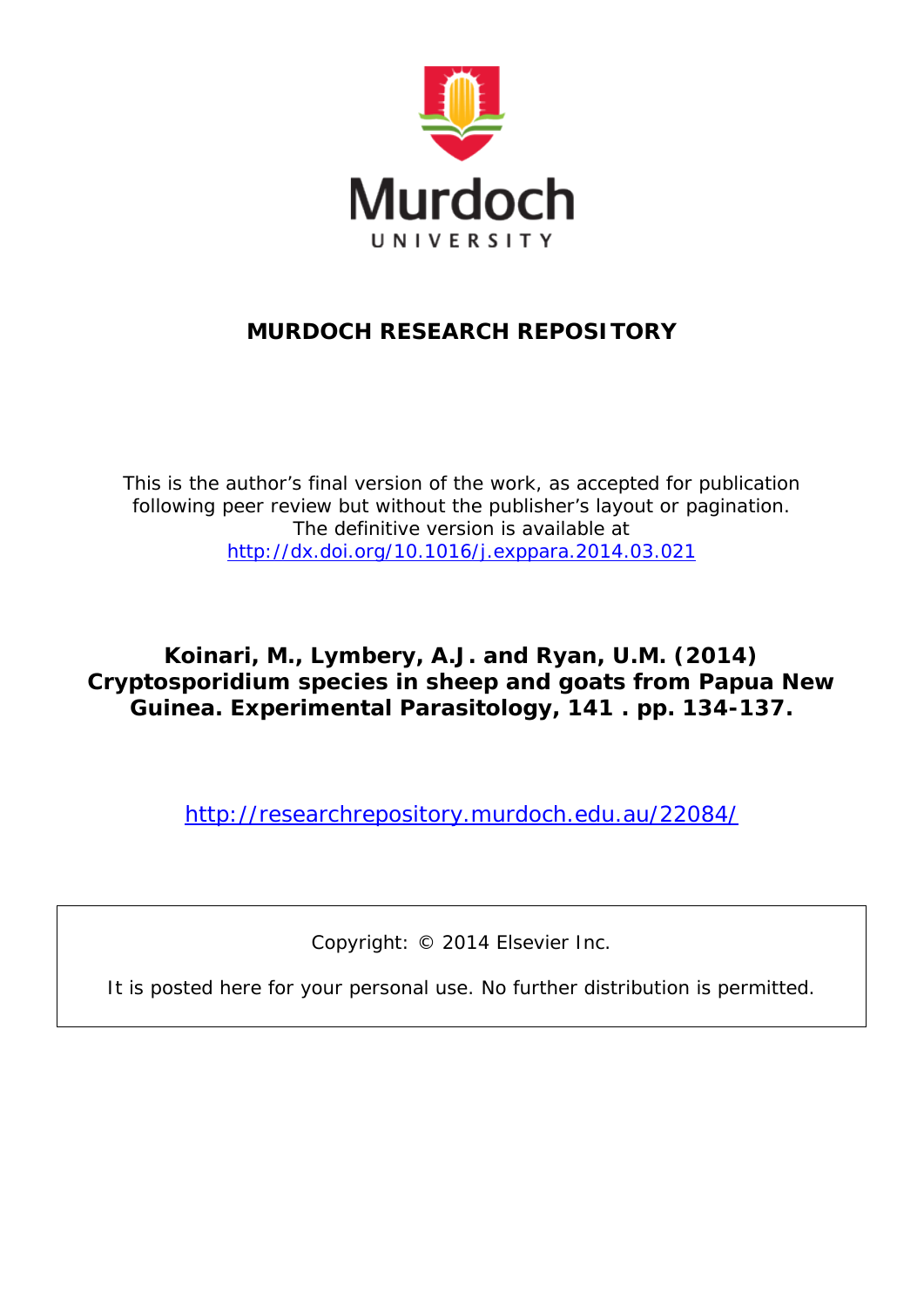### Accepted Manuscript

#### Research Brief

*Cryptosporidium* species in sheep and goats from Papua New Guinea

M. Koinari, A.J. Lymbery, U.M. Ryan

PII: S0014-4894(14)00071-X DOI: <http://dx.doi.org/10.1016/j.exppara.2014.03.021> Reference: YEXPR 6844 To appear in: *Experimental Parasitology* Received Date: 9 December 2013 Revised Date: 20 March 2014 Accepted Date: 24 March 2014



Please cite this article as: Koinari, M., Lymbery, A.J., Ryan, U.M., *Cryptosporidium* species in sheep and goats from Papua New Guinea, *Experimental Parasitology* (2014), doi: [http://dx.doi.org/10.1016/j.exppara.2014.03.021](http://dx.doi.org/http://dx.doi.org/10.1016/j.exppara.2014.03.021)

This is a PDF file of an unedited manuscript that has been accepted for publication. As a service to our customers we are providing this early version of the manuscript. The manuscript will undergo copyediting, typesetting, and review of the resulting proof before it is published in its final form. Please note that during the production process errors may be discovered which could affect the content, and all legal disclaimers that apply to the journal pertain.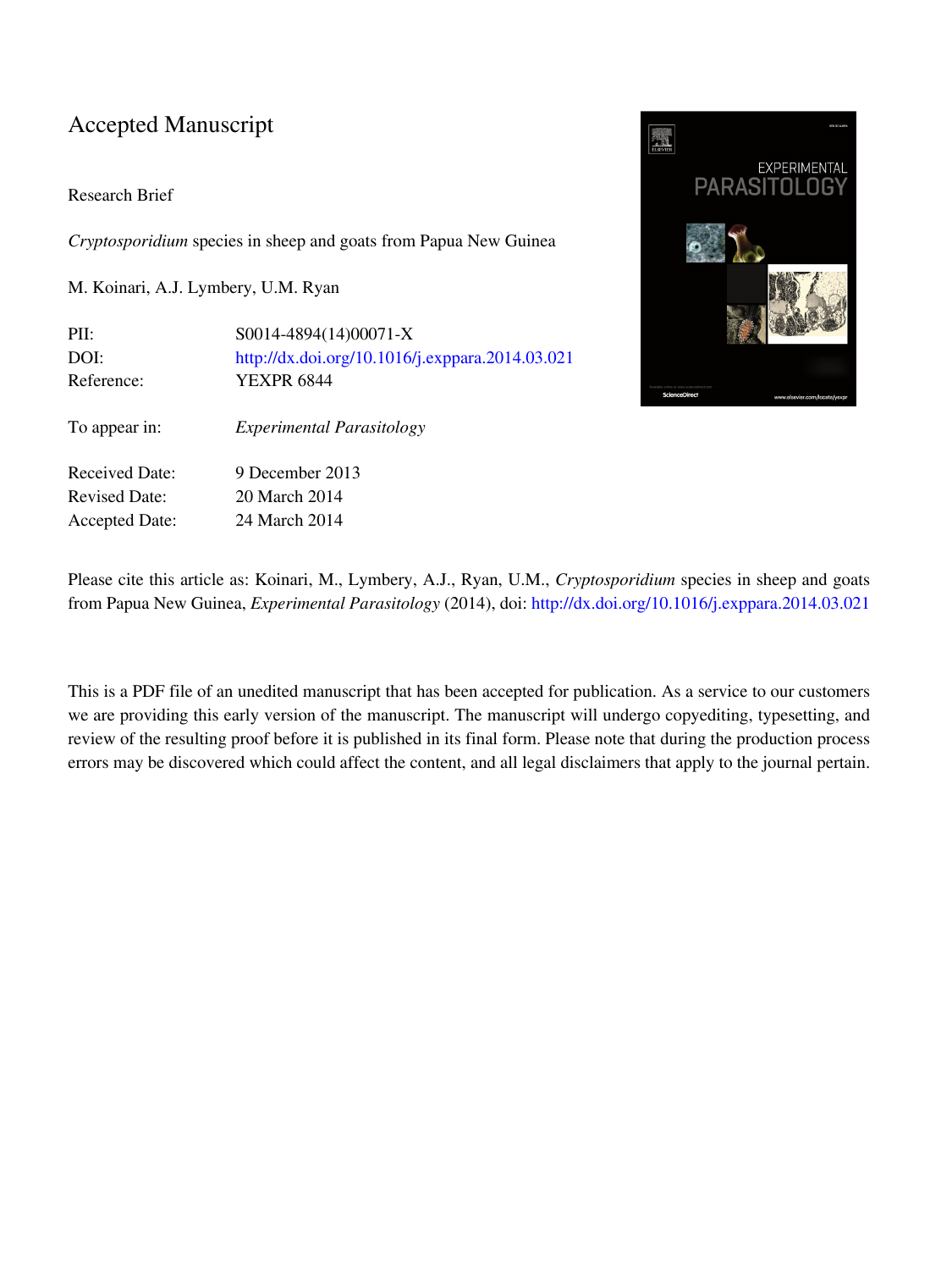| 1  | Cryptosporidium species in sheep and goats from Papua New Guinea                                    |
|----|-----------------------------------------------------------------------------------------------------|
| 2  | M. Koinari <sup>1*</sup> , A.J. Lymbery <sup>2</sup> and U.M. Ryan <sup>1</sup>                     |
| 3  |                                                                                                     |
| 4  | 'School of Veterinary and Life Sciences, Murdoch University, Murdoch, Western Australia             |
| 5  | 6150, Australia                                                                                     |
| 6  | <sup>2</sup> Fish Health Unit, School of Veterinary and Life Sciences, Murdoch University, Murdoch, |
| 7  | Western Australia 6150, Australia                                                                   |
| 8  |                                                                                                     |
| 9  |                                                                                                     |
| 10 |                                                                                                     |
| 11 | Corresponding author at: School of Veterinary and Life Sciences, Murdoch University,                |
| 12 | Murdoch, Western Australia 6150, Australia. Tel.: +61 89360 6379; Fax: +61 89310 414. E-            |
| 13 | mail address: mkoinari@gmail.com (M. Koinari).                                                      |
| 14 |                                                                                                     |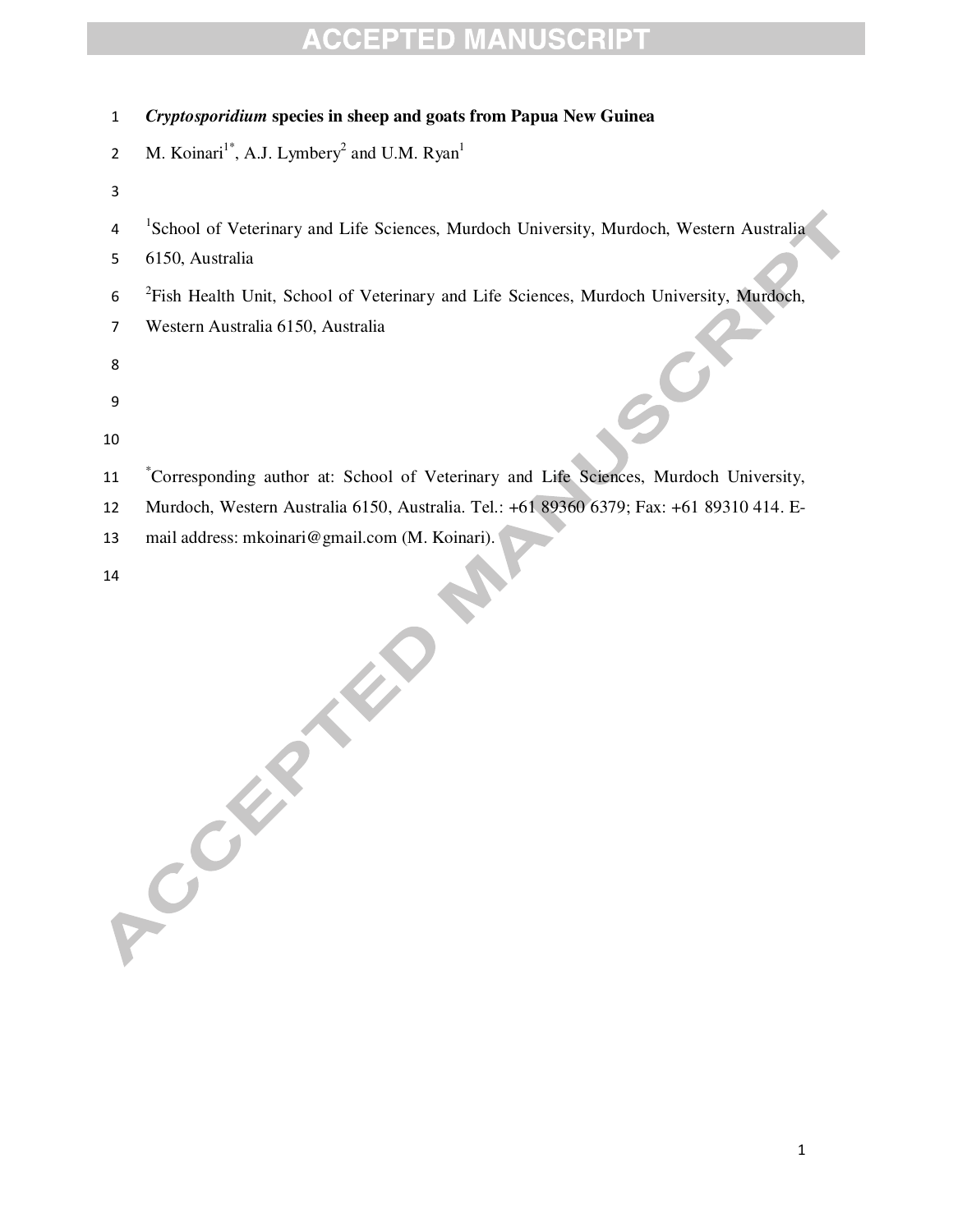#### **Abstract**

Species of *Cryptosporidium* are extensively recognised as pathogens of domesticated livestock and poultry, companion animals, wildlife, and are a threat to public health. Little is known of the prevalence of *Cryptosporidium* spp. in humans, domesticated animals or wildlife in Papua New Guinea (PNG). The aim of the present study was to screen goats and sheep for *Cryptosporidium* using molecular tools. A total of 504 faecal samples were collected from sheep (*n*=276) and goats (*n*=228) in village, government and institutional farms in PNG. Samples were screened by nested PCR and genotyped at the 18S rRNA and at the 60 kDa glycoprotein (*gp60*) loci. The overall prevalences were 2.2% for sheep (6/278) and 4.4% (10/228) for goats. The species/genotypes identified were *C. hominis* (subtype IdA15G1) in goats (*n*=6), *C. parvum* (subtypes IIaA15G2R1and IIaA19G4R1) in sheep (*n*=4) 26 and in goats  $(n=2)$ , *C. andersoni*  $(n=1)$  and *C. scrofarum*  $(n=1)$  in sheep, *C. xiao*  $(n=1)$  and *Cryptosporidium* rat genotype II (*n*=1) in goats. This is the first report of *Cryptosporidium* spp. identified in sheep and goats in PNG. Identification of *Cryptosporidium* in livestock warrants better care of farm animals to avoid contamination and illness in vulnerable population. The detection of zoonotic *Cryptosporidium* in livestock suggests these animals may serve as reservoirs for human infection.

- **Keywords:** *Cryptosporidium;* sheep; goat; 18S rRNA; 60 kDa glycoprotein; zoonotic; Papua
- New Guinea

BS CON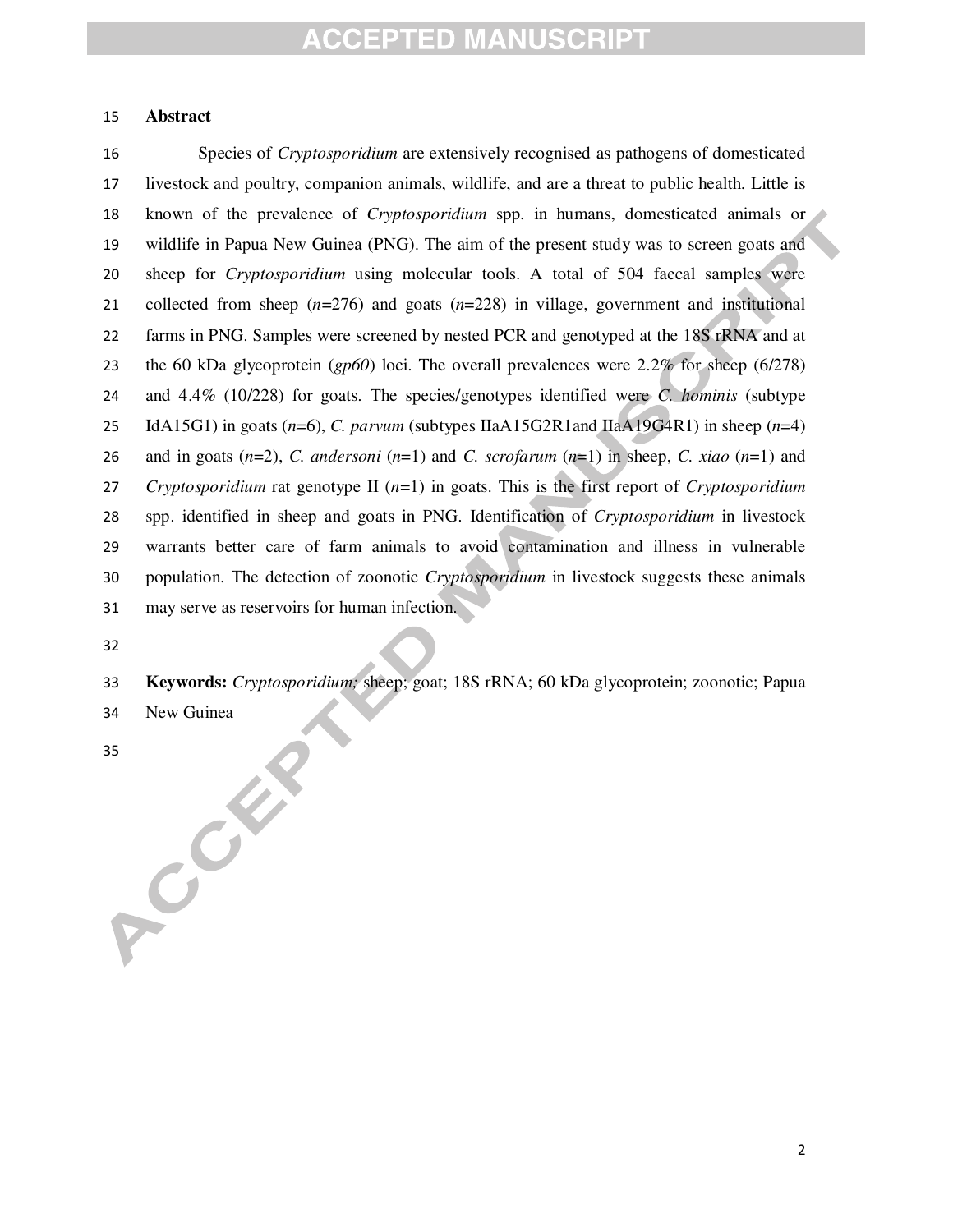#### **1 Introduction**

Species of *Cryptosporidium* are globally distributed, zoonotic intestinal protozoan parasites that cause diarrheal disease in animals and are one of the main causes of serious diarrhoea in children (Kotloff et al., 2013). Clinical effects of *Cryptosporidium* infection, which include diarrhoea, weight loss and often death in lambs and goat kids, severely impact the economy of sheep and goat farming (de Graaf et al., 1999).

Globally, the prevalence of *Cryptosporidium* spp. in sheep can vary drastically from <5% to >70% (Robertson, 2009). Although fewer epidemiological studies have examined *Cryptosporidium* spp. in goats, it appears that prevalence is similarly variable, with values of <10% to >40% reported (Robertson, 2009). At least eight *Cryptosporidium* species have been identified in sheep faeces including *C. parvum*, *C. hominis*, *C. andersoni, C. suis, C. xiaoi*, *C. fayeri*, *C. ubiquitum* and *C. scrofarum,* with *C. xiaoi, C. ubiquitum* and *C. parvum* most prevalent (Ryan et al., 2005; Santin et al., 2007; Fayer and Santin, 2009; Giles et al., 2009; Yang et al., 2009; Robertson, 2009; Díaz et al., 2010a; Wang et al., 2010; Sweeny et al., 2011; Cacciò et al., 2013; Connelly et al., 2013). Three of these species; *C. parvum, C. hominis* and *C. xiaoi* have also been identified in goats (Giles et al., 2009; Robertson 2009; Diaz et al., 2010b).

Sheep and dairy goats were introduced to Papua New Guinea (PNG) in the early 19<sup>th</sup> century by colonial administrators and missionaries (Quartermain, 2004). There are two predominant breeds of sheep (PNG Priangan sheep and the Highlands Halfbred) and one breed of goat (PNG goat genotype) in PNG (Quartermain, 2004). Currently, sheep and goats are raised in government stations for breeding and distribution to smallholder farms and in research institutional farms. Little is known about *Cryptosporidium* in sheep and goats in PNG and therefore the aim of the present study was to determine the prevalence and genotypes of *Cryptosporidium* in these two hosts in PNG.

#### **2 Materials and Methods**

*2.1 Sample collection* 

Faecal samples from a total of 228 goats and 276 sheep were collected from February 2011 to April 2011 from government, institutional and smallholder farms in a variety of agro-economic zones in PNG.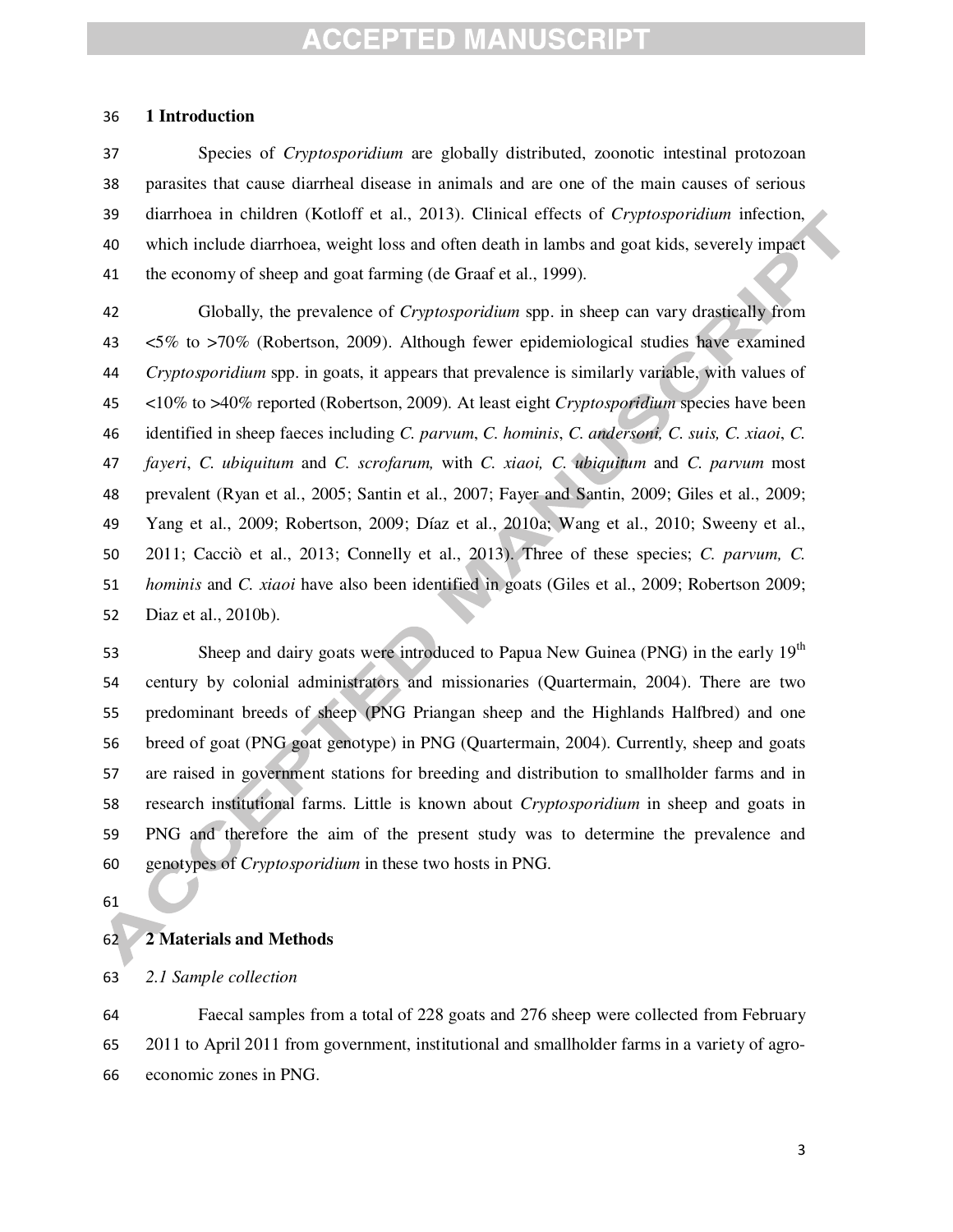*Farm management*: The flocks from the government (Menifo) and institutional (Labu, Baisu and Tambul) farms grazed pasture in fenced areas (20-60 ha) at daytime. At night time, the flocks were kept in houses with wooden, slatted floors in institutional farms and on the ground in the government farm. At the time of sample collection, the combined numbers of sheep and goats in Menifo, Labu, Baisu, and Tambul were 55, 125, 70 and 143, respectively. The subsistence farmers kept few animals, usually less than 20, which grazed free range or were tethered and housed at night on slatted floors or on the ground underneath the farmer's house. Most animals grazed on native grasses and shrubs. Smallholder farmers also fed their animals with starchy vegetables (mostly sweet potatoes). The animals drank from troughs (sourced from water supply or rainwater tanks), rainwater run-off water or ponds.

*Herd health programs:* The floors of the resting houses were not swept. The animals were penned on dirty floor, ground or on bare concrete floors. The farmers at the institutions and government farms sheared their sheep, whereas, the smallholder farmers did not and explained that they did not have the resources for it. Most farm managers reported that the most common signs of illness in their animals were diarrhoea and coughing, followed by itching and hair loss. The three large institutional flocks were drenched with benzimidazole (Panacur) nominally at bimonthly intervals. At the time of sampling, animals had been drenched two months previously in Labu, four months previously in Baisu and Tambul and six months previously in Menifo. Most smallholder farmers did not know about causes of diseases in their sheep and goats or the use of anthelmintic drugs for parasite control. For instance, a smallholder farmer reported the death of his entire flock (n=25) and noticed nematode worms in the gut of a dead sheep.

All animals sampled were adults. Faecal samples were obtained from the rectum of randomly selected animals and examined visually for consistency, mucus and macroscopic parasites. All sample collection methods used were approved by the Murdoch University Animal Ethics Committee (approval number R2368/10). The faecal samples were preserved in 70% ethanol and transported to Murdoch University, Australia, for further analysis.

#### *2.2 DNA isolation and genotyping of Cryptosporidium sp.*

96 Total DNA was extracted from 250 mg of faeces using a PowerSoil® DNA Isolation Kit (MO BIO laboratories, Carlsbad, California, USA). All samples were screened for the presence of *Cryptosporidium* spp*.* at the 18S rRNA locus using a nested PCR as previously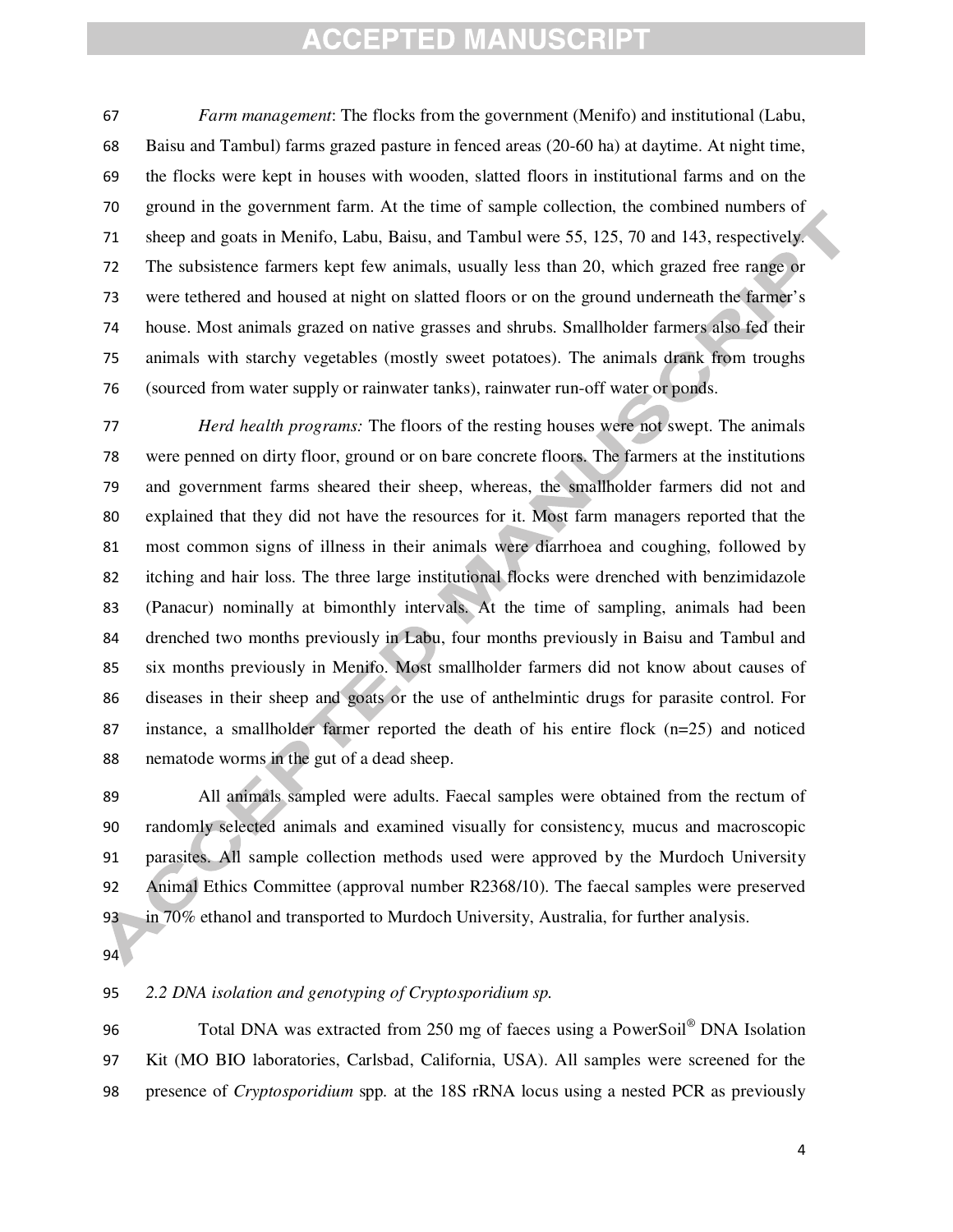described (Morgan et al., 1997). *Cryptosporidium parvum* and *C. hominis*-positive isolates

- were subtyped at the 60 kDa glycoprotein locus (*gp60*) as described by Sulaiman et al.
- (2005). All positive isolates were sequenced as previously described (Koinari et al., 2013).
- 

**3 Results** 

*Cryptosporidium* was detected in 2.2% (6/276; 95% CI 2.8 - 6.2) of sheep and 4.4% (10/228; 95% CI 2.8 - 6.2) of goats at the 18S rRNA locus. Three species of *Cryptosporidium* were detected in sheep, namely *C. parvum* (*n*=4), *C. andersoni* (*n*=1) and *C. scrofarum* (*n*=1). Four species/genotypes were detected in goats; *C. hominis* (*n*=6), *C. parvum* (*n*=2), *C. xiaoi*  (*n*=1) and rat genotype II (*n*=1) (Table 1). Rat genotype II, *C. xiaoi*, *C. scrofarum* and *C. andersoni* isolates were detected in animals from smallholder farms. The *C. hominis* isolates were from smallholder (*n*=4) and institutional (*n*=2) farms, while *C. parvum* was identified in animals from all three types of farms; government (*n*=1), institutional (*n*=3) and smallholder (*n*=1). Analysis of the *gp60* gene identified the presence of two *C. parvum* subtypes; IIaA15G2R1 (*n*=*3*) and IIaA19G4R1 (*n*=2) in sheep and goats and a *C. hominis* subtype (IdA15G1) (*n*=1) in a goat (Table 1). The partial 18S and *gp60* nucleotide sequences were deposited in the GenBank database under the accession numbers KJ584567-KJ584584.

#### **4 Discussion**

This is first study to identify and molecularly characterise *Cryptosporidium* in sheep and goats in PNG and analysis revealed a high diversity of *Cryptosporidium* parasites within these animal populations. The results of the present study complement recent findings of *C. parvum* in fish from freshwater aquaculture, wild freshwater and wild saltwater, and *C. hominis* in a wild marine fish in PNG (Koinari et al. 2013). The only other previous study of *Cryptosporidium* in PNG identified *Cryptosporidium* antibodies in 24% of young children from Goroka (Groves et al., 1994).

Although point prevalences were low for *Cryptosporidium* in the present study, the true prevalence may be underestimated as only single faecal samples were screened at one time point and intermittent shedding and seasonal variation are common (O'Handley et al.,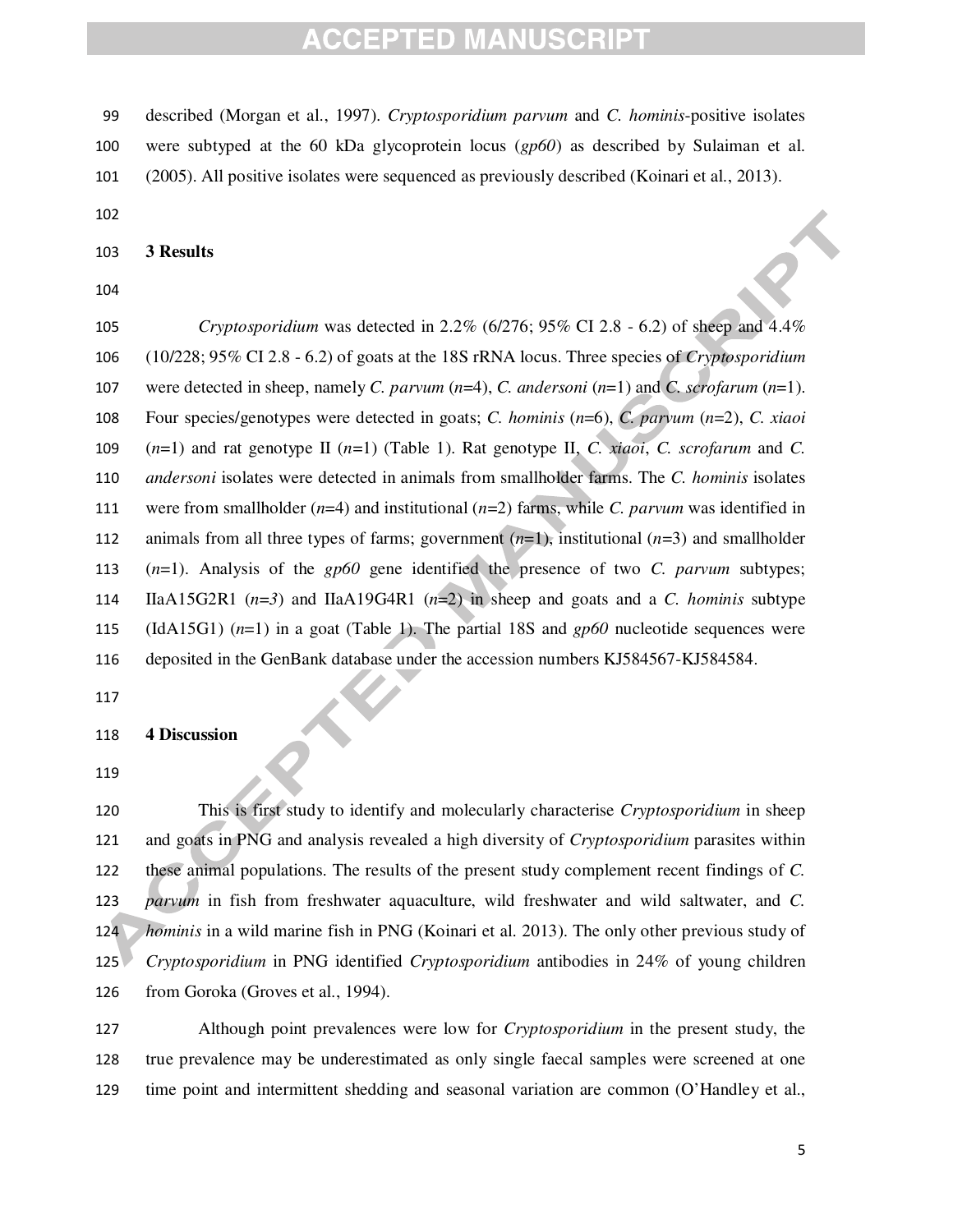1999). In addition, only adult animals were screened and prevalences are known to be much higher in younger animals (Santin et al., 2007). Most importantly, the identification of *Cryptosporidium* in livestock warrants better care of farm animals to avoid contamination and illness in vulnerable populations, as *Cryptosporidium* spp. are known for causing diarrhoea and mortality in young animals in both natural and artificial infections (de Graaf et al., 1999; Quilez et al., 2008; Giles et al., 2009).

The three species (*C. parvum, C. andersoni* and *C. scrofarum)* identified in sheep from the present study have also been reported in sheep in previous studies (Ryan et al., 2005; Santin et al., 2007; Quilez et al., 2008; Giles et al., 2009). In addition, *C. andersoni* is frequently reported in cattle and occasionally in humans, while *C. scrofarum* is commonly identified in pigs (Xiao, 2010). *Cryptosporidium ubiquitum* is a common species found in sheep in other countries (Ryan et al., 2005; Santin et al., 2007; Wang et al., 2010; Yang et al., 2009); however, it was not identified in the present study.

Three species, *C. hominis, C. parvum* and *C. xiaoi,* detected in goats in the present study have also been reported in goats in other studies (Goma et al., 2007; Geurden et al., 2008; Quilez et al., 2008; Giles et al., 2009; Diaz et al., 2010b). For example, molecular analyses confirmed infections with *C. hominis* and *C. parvum* in diarrheic goat kids in the UK (Giles et al., 2009) and *C. parvum* in goats in Spain (Quilez et al., 2008). *Cryptosporidium xiaoi* is commonly reported in sheep (Fayer and Santin, 2009) and occasionally in goats (Diaz et al., 2010b). This is the first report of rat genotype II in goats. Rat genotype II has been reported in house rats in China (Lv et al., 2009), and in the Philippines (Ng-Hublin et al., 2013), brown rats in the Philippines (Ng-Hublin et al., 2013) and in wild black rats in Northern Australia (Paparini et al., 2012). The goat in which rat genotype II was identified was from a smallholder farm in Bena-Bena, PNG. Smallholders usually keep their goats in night houses, which are built very close to their own homes in order to avoid theft. The goat could have acquired this genotype from the house rats; however, further studies are required to confirm this and to determine if the goat was actually infected or just passing oocysts from ingestion of rat faeces. Identification of species such as *C. andersoni*, *C. scrofarum* and *C. xiaoi* in smallholder flocks probably reflects the management system. Typically, these small ruminants are tethered and/or allowed to graze freely on shrubs and grasses along road sides, near homes and gardens, where they share the feeding grounds with other livestock, especially cattle and pigs.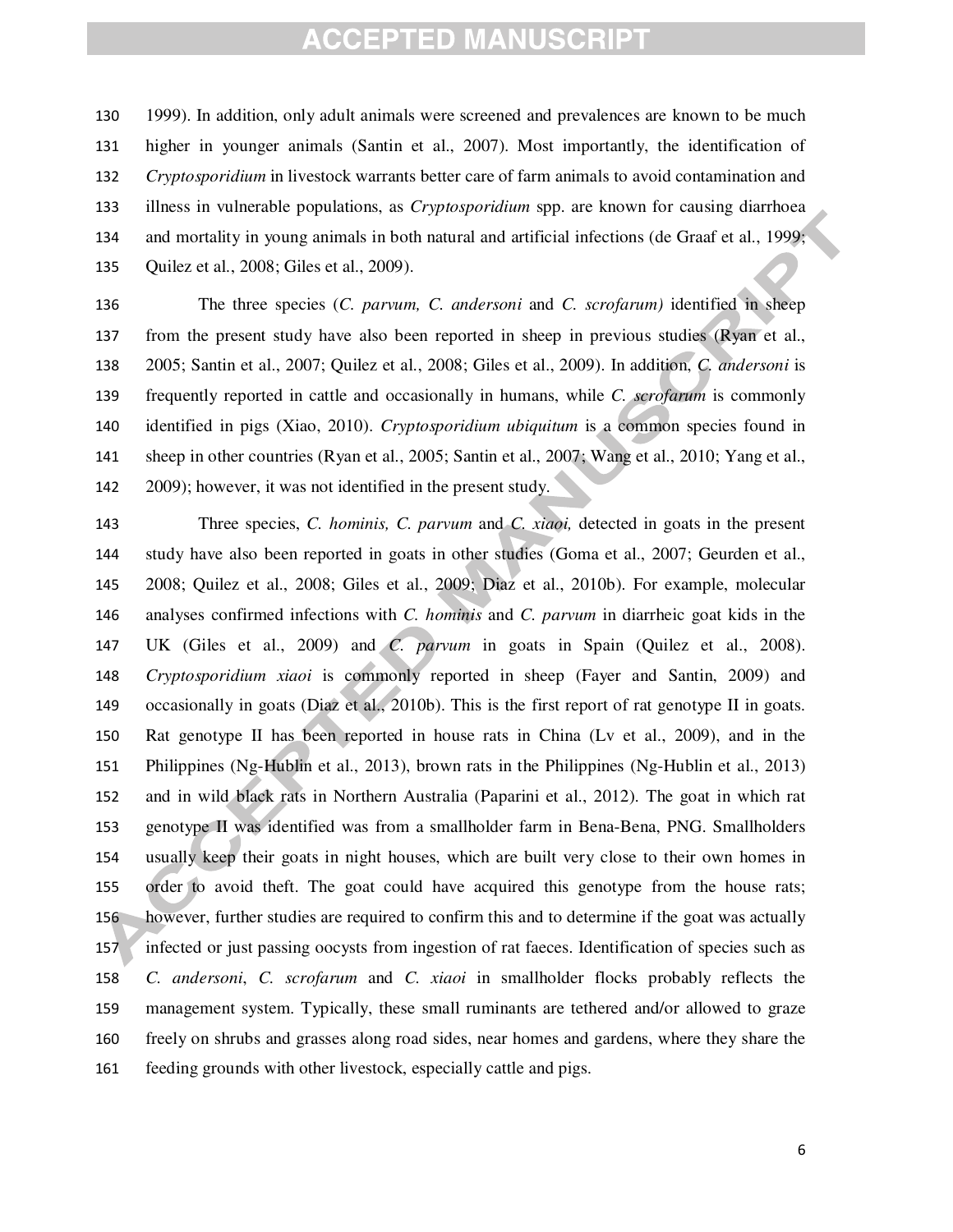*Cryptosporidium hominis* and *C. parvum* are the most common causes of cryptosporidiosis in humans worldwide (Xiao, 2010). In the present study, *C. hominis* (subtype IdA15G1) was found in goats and *C. parvum* (subtypes IIaA15G2R1 and IIaA19G4R1) was found in both sheep and goats. Both the *C. parvum* IIa subtypes and *C. hominis* Id subtype identified in the present study were previously identified in fish in PNG (Koinari et al., 2013). The *C. parvum* subtype IIaA15G2R1, has been reported in sheep and goats in previous studies in Belgium, Spain, Brazil, China and Australia (Diaz et al., 2010a; Geurden et al., 2008; Paz et al., 2014; Yang et al., 2014; Ye et al., 2014). *C. parvum* subtype IIaA15G2R1 is a common subtype in cattle and humans (Feng et al., 2013; Xiao, 2010) in the Americas, Europe, Northern Africa and Asia (Alyousefi et al., 2013; Amer et al., 2010; Brook et al., 2009; Diaz et al., 2010a; Geurden et al., 2009; Helmy et al., 2013; Iqbal et al., 2012; Meireles et al., 2011; Quilez et al., 2008; Rahmouni et al., 2014; Rieux et al., 2013; Santin et al., 2008; Soba and Logar, 2008). It has also been found in yak in China (Mi et al., 2013) and in buffalo in Egypt (Helmy et al., 2013). The *C. parvum* subtype IIaA19G4R1 was identified in both a goat and a sheep in the present study. Previously, *C. parvum* subtype IIaA19G4R1 was identified in cattle in Northern Ireland (Thompson et al., 2007) and Australia (Ng et al., 2008) and freshwater fish (tilapia and silver barb) from PNG (Koinari et al., 2013).

These findings suggest that sheep and goats may be important reservoirs of *C. hominis* and zoonotic *C. parvum* subtypes in PNG. The detection of *C. hominis* in goats presumably reflects the very close association between humans and goats. Further research is necessary to characterize the prevalence of various *Cryptosporidium* species and genotypes in young lambs, goats and cattle and other hosts such as humans to more fully understand the transmission dynamics of *Cryptosporidium* in PNG.

#### **Acknowledgements**

188 We acknowledge the staff of National Agriculture Research Institute (NARI), especially Dr. Workneh Ayalew for logistical support and advice, Atmaleo Aguyanto and Martin Lobao for assistance with sampling of animals and the staff of Department of Agriculture and Livestock for their assistance during sampling in Papua New Guinea. Also, we would like to thank Josephine Ng-Hublin and Dr. Rongchang Yang at Murdoch University, Australia, for their advice with the molecular work.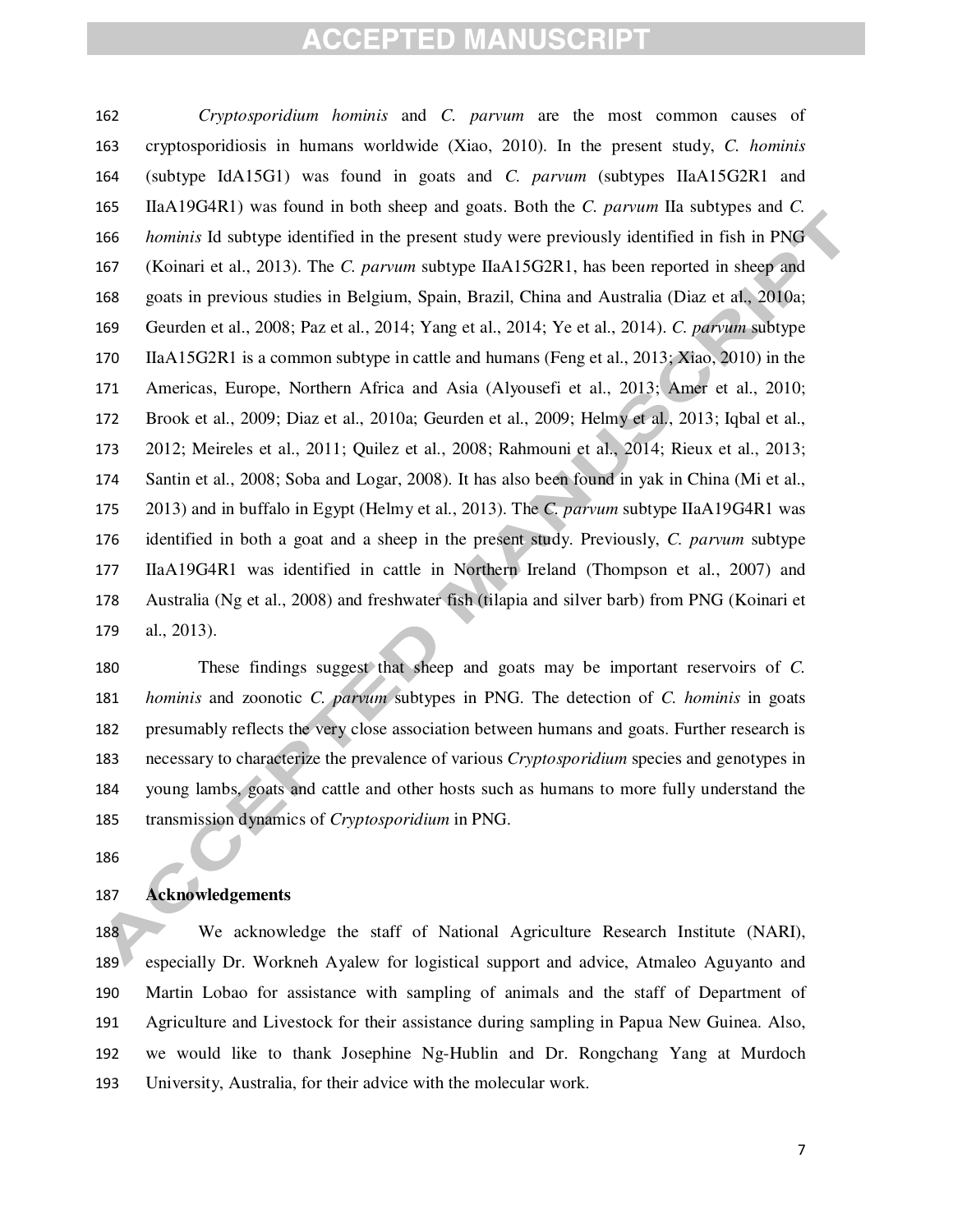#### 

#### **References**

| 196 | Alyousefi, N.A., Mahdy, M.A., Lim, Y.A., Xiao, L., Mahmud, R., 2013, First molecular |
|-----|--------------------------------------------------------------------------------------|
| 197 | characterization of <i>Cryptosporidium</i> in Yemen. Parasitol. 140, 729-734.        |

- Amer, S., Honma, H., Ikarashi, M., Tada, C., Fukuda, Y., Suyama, Y., Nakai, Y., 2010,
- *Cryptosporidium* genotypes and subtypes in dairy calves in Egypt. Vet. Parasitol. 169, 382-386.
- Brook, E.J., Anthony Hart, C., French, N.P., Christley, R.M., 2009, Molecular epidemiology of *Cryptosporidium* subtypes in cattle in England. Vet. J. 179, 378-382.
- Cacciò, S.M., Sannella, A.R., Mariano, V., Valentini, S., Berti, F., Tosini, F., Pozio, E., 2013.
- A rare *Cryptosporidium parvum* genotype associated with infection of lambs and zoonotic transmission in Italy. Vet. Parasitol. 191, 128-131.
- Connelly, L., Craig, B.H., Jones, B., Alexander, C.L., 2013. Genetic diversity of *Cryptosporidium* spp. within a remote population of Soay Sheep on St. Kilda Islands,
- Scotland. Appl. Environ. Microbiol. 79, 2240-2246.
- de Graaf, D.C., Vanopdenbosch, E., Ortega-Mora, L.M., Abbassi, H., Peeters, J.E., 1999, A review of the importance of cryptosporidiosis in farm animals. Int. J. Parasitol. 29, 1269-1287.
- Diaz, P., Quilez, J., Chalmers, R.M., Panadero, R., Lopez, C., Sanchez-Acedo, C., Morrondo, P., Diez-Banos, P., 2010a, Genotype and subtype analysis of *Cryptosporidium* isolates from calves and lambs in Galicia (NW Spain). Parasitol. 137, 1187-1193.
- Diaz, P., Quilez, J., Robinson, G., Chalmers, R.M., Diez-Banos, P., Morrondo, P., 2010b, Identification of *Cryptosporidium xiaoi* in diarrhoeic goat kids (*Capra hircus*) in Spain. Vet. Parasitol. 172, 132-134.
- Fayer, R., Santin, M., 2009, *Cryptosporidium xiaoi* n. sp. (Apicomplexa: Cryptosporidiidae) in sheep (*Ovis aries*). Vet. Parasitol. 164, 192-200.
- Feng, Y., Torres, E., Li, N., Wang, L., Bowman, D., Xiao, L., 2013, Population genetic characterisation of dominant *Cryptosporidium parvum* subtype IIaA15G2R1. Int. J. Parasitol. 43, 1141-1147.
- Geurden, T., Levecke, B., Caccio, S.M., Visser, A., De Groote, G., Casaert, S., Vercruysse, J., Claerebout, E., 2009, Multilocus genotyping of *Cryptosporidium* and *Giardia* in non-outbreak related cases of diarrhoea in human patients in Belgium. Parasitol. 136, 1161-1168.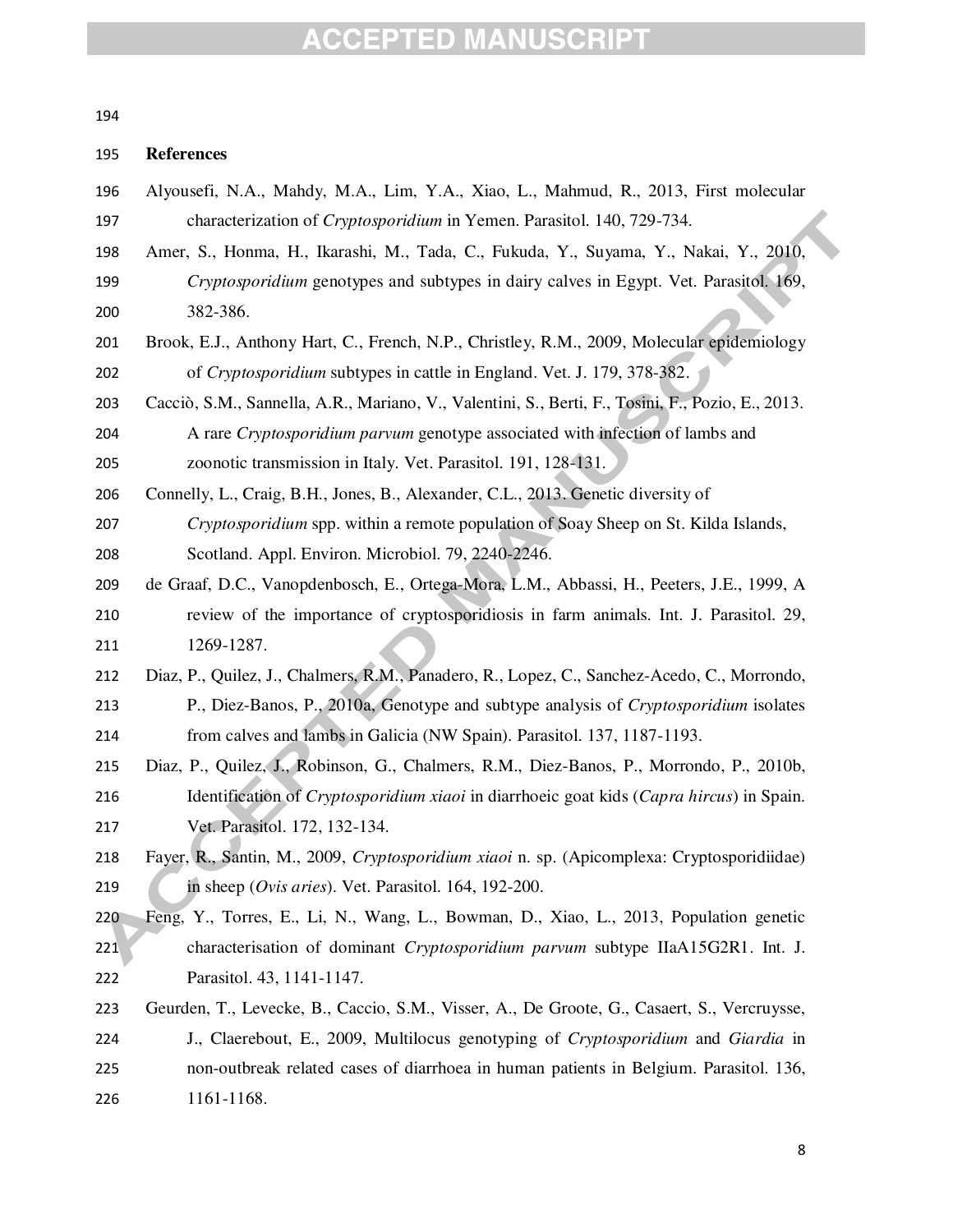- Geurden, T., Thomas, P., Casaert, S., Vercruysse, J., Claerebout, E., 2008, Prevalence and molecular characterisation of *Cryptosporidium* and *Giardia* in lambs and goat kids in Belgium. Vet. Parasitol. 155, 142-145.
- Giles, M., Chalmers, R., Pritchard, G., Elwin, K., Mueller-Doblies, D., Clifton-Hadley, F., 2009, *Cryptosporidium hominis* in a goat and a sheep in the UK. Vet. Record, 164, 24- 25.
- Goma, F.Y., Geurden, T., Siwila, J., Phiri, I.G.K., Claerebout, E., Vercruysse, J., 2007. The prevalence and molecular characterisation of *Cryptosporidium* spp. in small ruminants in Zambia. Small Ruminant Res. 72, 77-80.
- Groves, V.J., Lehmann, D., Gilbert, G.L., 1994, Seroepidemiology of cryptosporidiosis in children in Papua New Guinea and Australia. Epidemiol. Infect. 113, 491-499.
- Helmy, Y.A., Krucken, J., Nockler, K., von Samson-Himmelstjerna, G., Zessin, K.H., 2013, Molecular epidemiology of *Cryptosporidium* in livestock animals and humans in the Ismailia Province of Egypt. Vet. Parasitol. 93, 15-24.
- Iqbal, A., Lim, Y.A., Surin, J., Sim, B.L., 2012, High diversity of *Cryptosporidium* subgenotypes identified in Malaysian HIV/AIDS individuals targeting gp60 gene. PloS one 7, e31139.
- Koinari, M., Karl, S., Ng-Hublin, J., Lymbery, A.J., Ryan, U.M., 2013, Identification of novel and zoonotic *Cryptosporidium* species in fish from Papua New Guinea. Vet. Parasitol. 198, 1-9.
- Kotloff, K.L., Nataro, J.P., Blackwelder, W.C., Nasrin, D., Farag, T.H., Panchalingam, S., Wu, Y., Sow, S.O., Sur, D., Breiman, R.F., Faruque, A.S., Zaidi, A.K., Saha, D., Alonso, P.L., Tamboura, B., Sanogo, D., Onwuchekwa, U., Manna, B., Ramamurthy, T., Kanungo, S., Ochieng, J.B., Omore, R., Oundo, J.O., Hossain, A., Das, S.K., Ahmed, S., Qureshi, S., Quadri, F., Adegbola, R.A., Antonio, M., Hossain, M.J., Akinsola, A., Mandomando, I., Nhampossa, T., Acacio, S., Biswas, K., O'Reilly, C.E., Mintz, E.D., Berkeley, L.Y., Muhsen, K., Sommerfelt, H., Robins-Browne, R.M., Levine, M.M., 2013, Burden and aetiology of diarrhoeal disease in infants and young children in developing countries (the Global Enteric Multicenter Study, GEMS): a prospective, case-control study. Lancet 382, 209-222.
- Lv, C., Zhang, L., Wang, R., Jian, F., Zhang, S., Ning, C., Wang, H., Feng, C., Wang, X., Ren, X., Qi, M., Xiao, L., 2009, *Cryptosporidium* spp. in wild, laboratory, and pet rodents in China: prevalence and molecular characterization. Appl. Environ. Microbiol. 75, 7692-7699.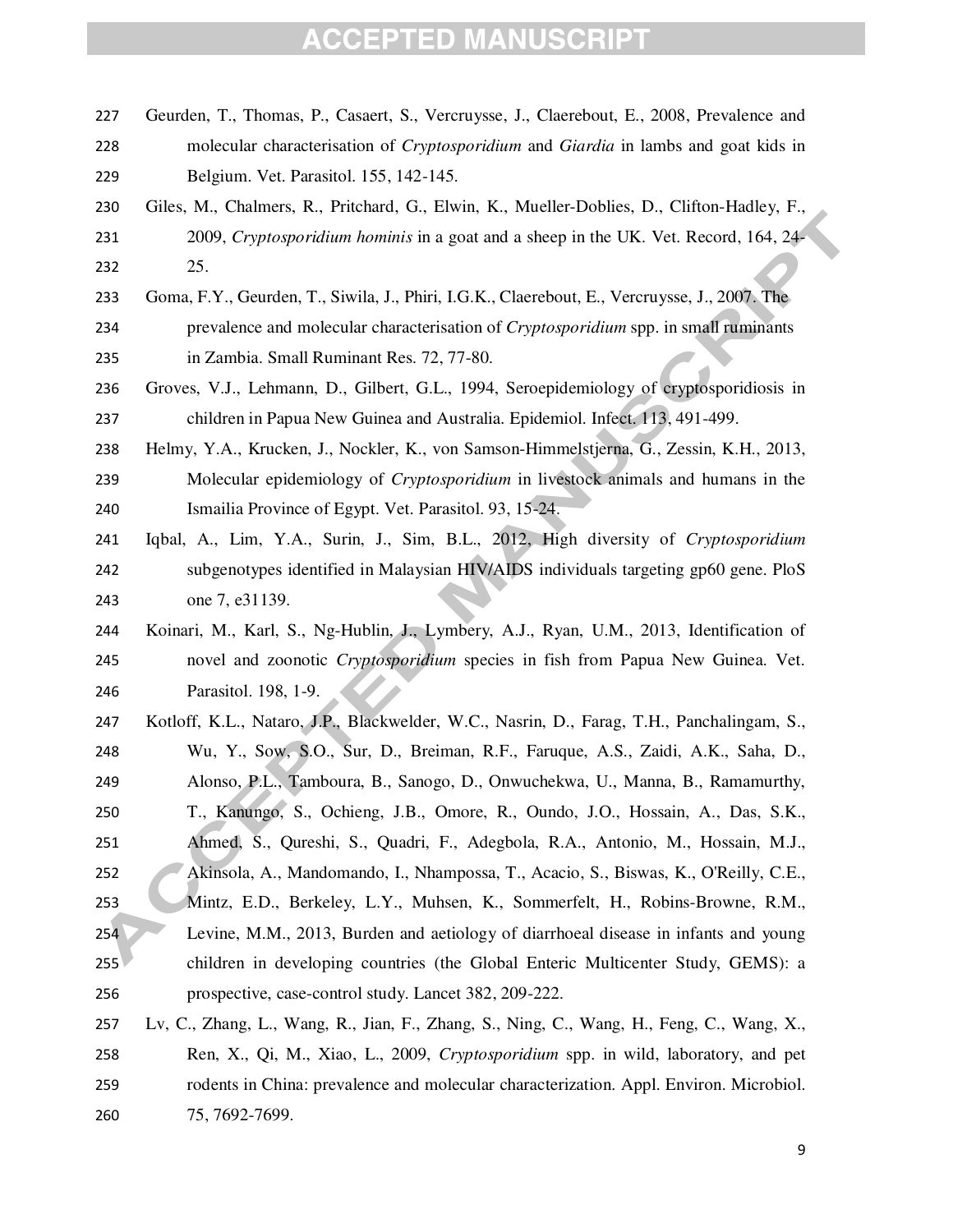- Meireles, M.V., de Oliveira, F.P., Teixeira, W.F., Coelho, W.M., Mendes, L.C., 2011, Molecular characterization of *Cryptosporidium* spp. in dairy calves from the State of Sao Paulo, Brazil. Parasitol. Res. 109, 949-951.
- Mi, R., Wang, X., Li, C., Huang, Y., Zhou, P., Li, Z., Lei, M., Cai, J., Chen, Z., 2013, Prevalence and genetic characterization of *Cryptosporidium* in yaks in Qinghai Province of China. PloS one 8, e74985.
- Morgan, U.M., Constantine, C.C., Forbes, D.A., Thompson, R.C., 1997, Differentiation between human and animal isolates of *Cryptosporidium parvum* using rDNA sequencing and direct PCR analysis. J. Parasitol. 83, 825-830.
- Ng-Hublin, J.S., Singleton, G.R., Ryan, U., 2013, Molecular characterization of *Cryptosporidium* spp. from wild rats and mice from rural communities in the Philippines. Infect. Genet. Evol. 16, 5-12.
- Ng, J., Eastwood, K., Durrheim, D., Massey, P., Walker, B., Armson, A., Ryan, U., 2008, Evidence supporting zoonotic transmission of *Cryptosporidium* in rural New South Wales. Exp. Parasitol. 119, 192-195.
- O'Handley, R.M., Cockwill, C., McAllister, T.A., Jelinski, M., Morck, D.W., Olson, M.E.,
- 1999. Duration of naturally acquired giardiosis and cryptosporidiosis in dairy calves and their association with diarrhoea. J. Am. Vet. Med. Assoc. 214, 391-396.
- Paparini, A., Jackson, B., Ward, S., Young, S., Ryan, U.M., 2012, Multiple *Cryptosporidium* genotypes detected in wild black rats (*Rattus rattus*) from northern Australia. Exp. Parasitol. 131, 404-412.
- Paz, E.S.F.M., Lopes, R.S., Bresciani, K.D., Amarante, A.F., Araujo, J.P., Jr., 2014, High occurrence of *Cryptosporidium ubiquitum* and *Giardia duodenalis* genotype E in sheep from Brazil. Acta Parasitol. 59, 193-196.
- Quartermain, A.R. 2004. Conservation of domestic animal genetic resources in Papua New Guinea. In NARI Technical Bulletin Series (Lae, National Agriculture Research 287 Institute), p. iv  $+31$ .
- Quilez, J., Torres, E., Chalmers, R.M., Hadfield, S.J., Del Cacho, E., Sanchez-Acedo, C., 2008, *Cryptosporidium* genotypes and subtypes in lambs and goat kids in Spain. Appl. Environ. Microbiol. 74, 6026-6031.
- Rahmouni, I., Essid, R., Aoun, K., Bouratbine, A., 2014, Glycoprotein 60 diversity in *Cryptosporidium parvum* causing human and cattle cryptosporidiosis in the rural region of Northern Tunisia. Am. J. Trop. Med. Hyg. 90, 346-350.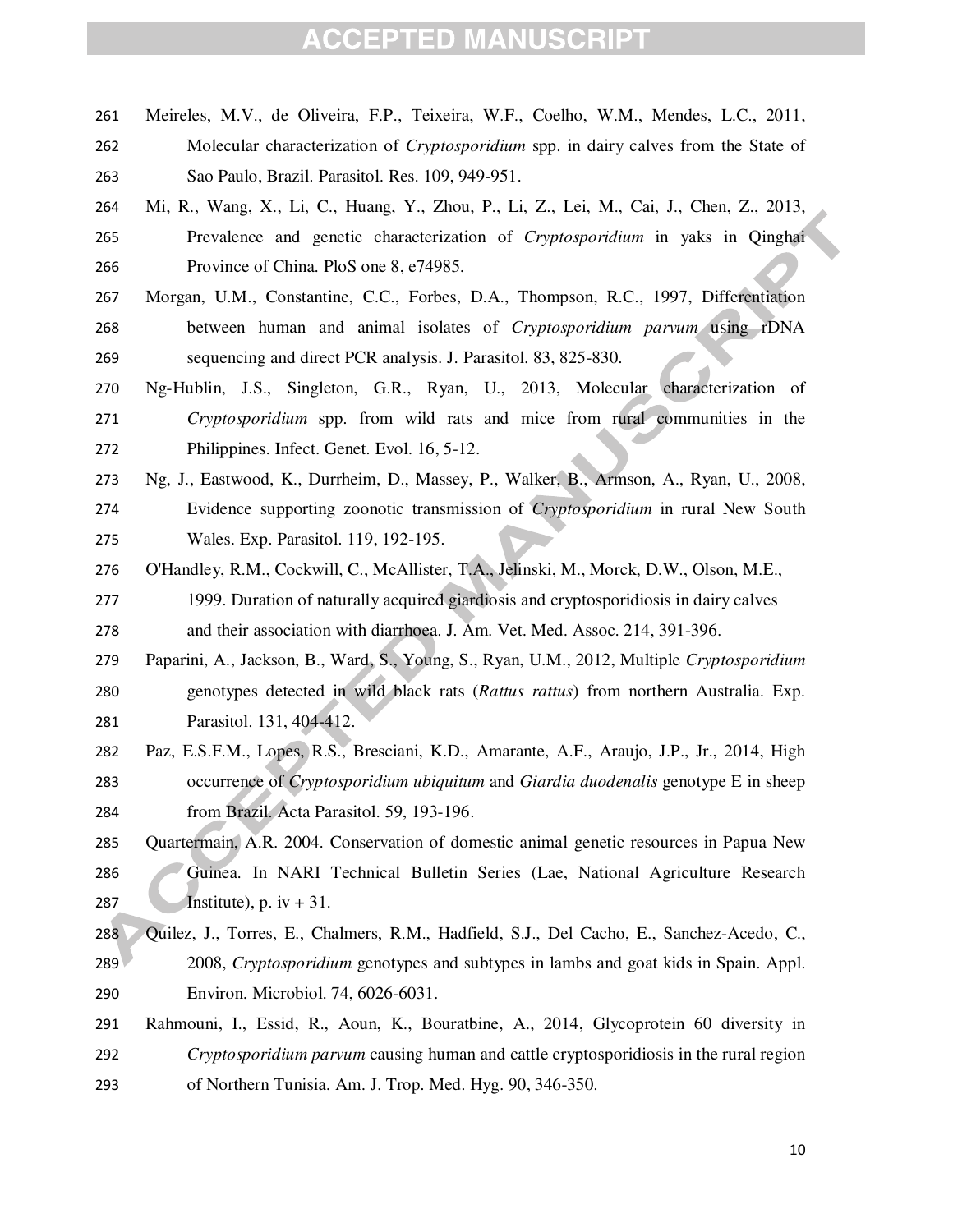- Rieux, A., Paraud, C., Pors, I., Chartier, C., 2013, Molecular characterization of *Cryptosporidium* isolates from pre-weaned calves in western France in relation to age. Vet. Parasitol. 197, 7-12.
- Robertson, L.J., 2009, *Giardia* and *Cryptosporidium* infections in sheep and goats: a review of the potential for transmission to humans via environmental contamination. Epidemiol. Infect. 137, 913-921.
- Ryan, U.M., Bath, C., Robertson, I., Read, C., Elliot, A., McInnes, L., Traub, R., Besier, B., 2005, Sheep may not be an important zoonotic reservoir for *Cryptosporidium* and *Giardia* parasites. Appl. Environ. Microbiol. 71, 4992-4997.
- Santin, M., Trout, J.M., Fayer, R., 2007, Prevalence and molecular characterization of *Cryptosporidium* and *Giardia* species and genotypes in sheep in Maryland. Vet. Parasitol. 146, 17-24.
- Santin, M., Trout, J.M., Fayer, R., 2008, A longitudinal study of cryptosporidiosis in dairy cattle from birth to 2 years of age. Vet. Parasitol. 155, 15-23.
- Soba, B., Logar, J., 2008, Genetic classification of *Cryptosporidium* isolates from humans and calves in Slovenia. Parasitol. 135, 1263-1270.
- Sulaiman, I.M., Hira, P.R., Zhou, L., Al-Ali, F.M., Al-Shelahi, F.A., Shweiki, H.M., Iqbal, J.,
- Khalid, N., Xiao, L., 2005. Unique endemicity of cryptosporidiosis in children in Kuwait. J. Clin. Microbiol. 43, 2805-2809.
- Sweeny, J.P., Ryan, U.M., Robertson, I.D., Yang, R., Bell, K., Jacobson, C., 2011.
- Longitudinal investigation of protozoan parasites in meat lamb farms in southern Western Australia. Prev. Vet. Med. 101, 192-203.
- Thompson, H.P., Dooley, J.S., Kenny, J., McCoy, M., Lowery, C.J., Moore, J.E., Xiao, L., 2007, Genotypes and subtypes of *Cryptosporidium* spp. in neonatal calves in Northern Ireland. Parasitol. Res. 100, 619-624.
- Wang, Y., Feng, Y., Cui, B., Jian, F., Ning, C., Wang, R., Zhang, L., Xiao, L., 2010, Cervine genotype is the major *Cryptosporidium* genotype in sheep in China. Parasitol. Res. 106, 321 341-347.
- Xiao, L., 2010, Molecular epidemiology of cryptosporidiosis: an update. Exp. Parasitol. 124, 80-89.
- Yang, R., Jacobson, C., Gardner, G., Carmichael, I., Campbell, A.J., Ng-Hublin, J., Ryan, U., 2014, Longitudinal prevalence, oocyst shedding and molecular characterisation of *Cryptosporidium* species in sheep across four states in Australia. Vet. Parasitol. 200, 50-58.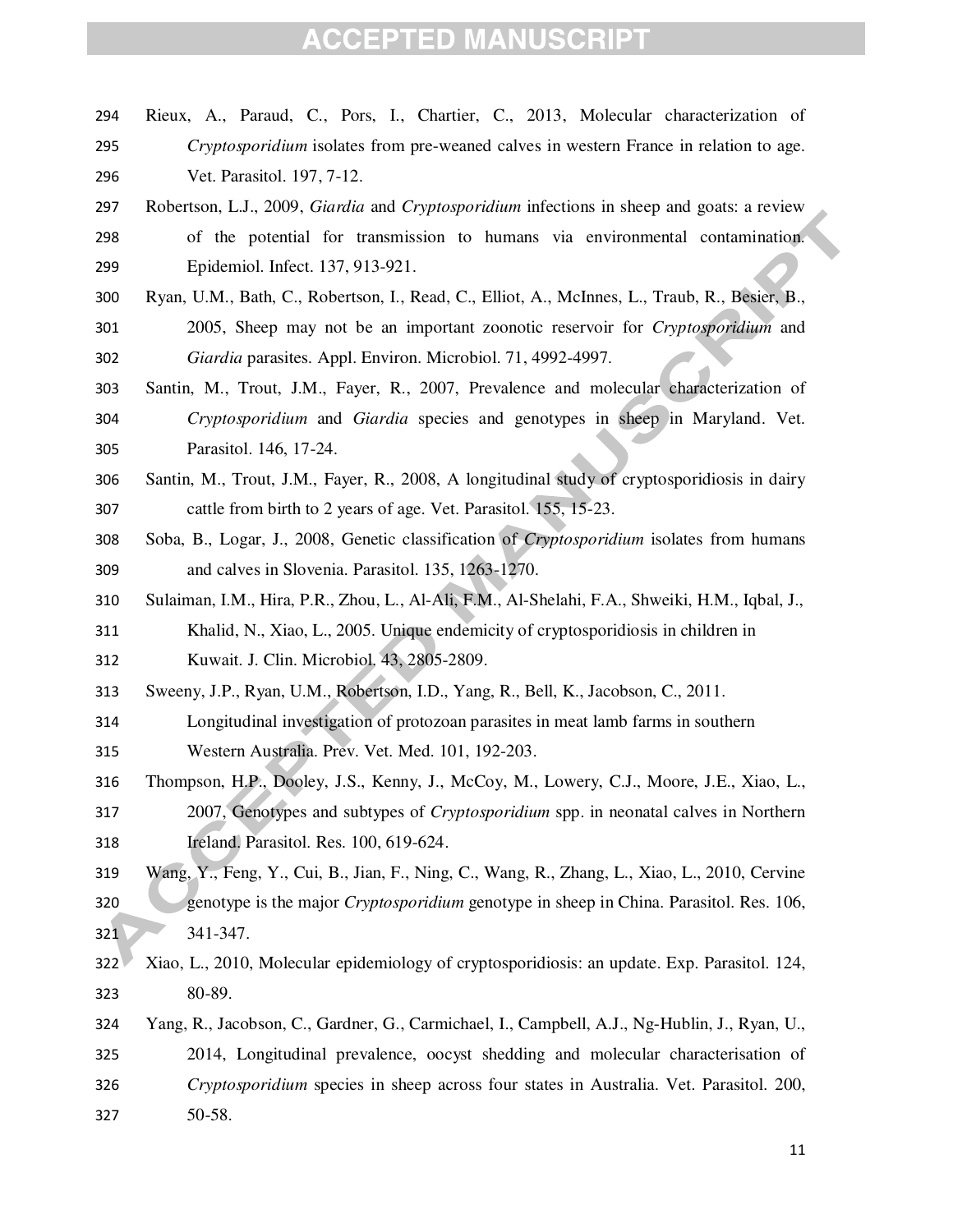- Yang, R., Jacobson, C., Gordon, C., Ryan, U., 2009, Prevalence and molecular characterisation of *Cryptosporidium* and *Giardia* species in pre-weaned sheep in Australia. Vet. Parasitol. 161, 19-24.
- Ye, J., Xiao, L., Wang, Y., Wang, L., Amer, S., Roellig, D.M., Guo, Y., Feng, Y., 2014,
- Periparturient transmission of *Cryptosporidium xiaoi* from ewes to lambs. Vet. Parasitol. 197, 627-633.
- 
-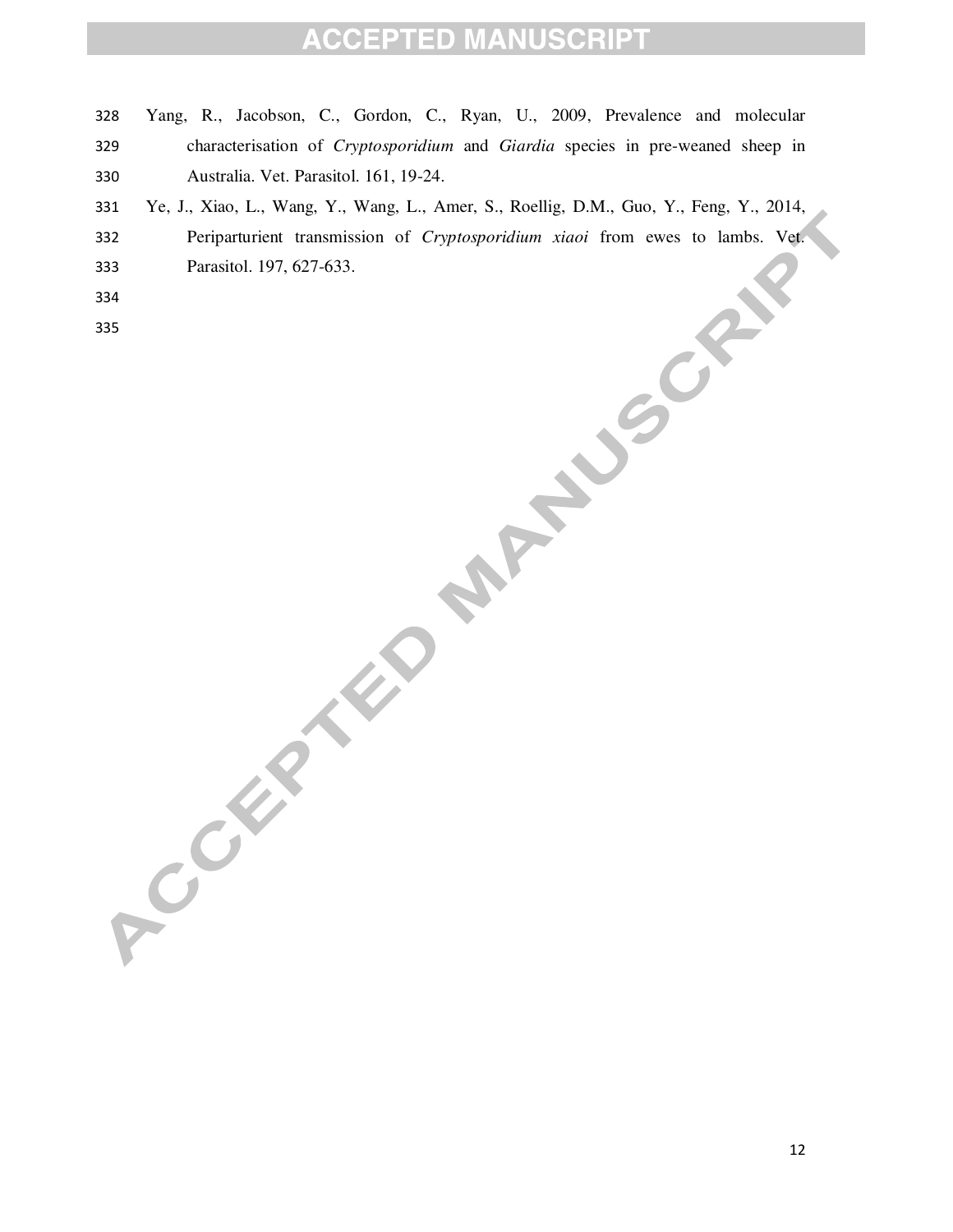- **Table 1.** Species and subtypes of *Cryptosporidium* identified in sheep and goats in the
- present study.
- 
- 
-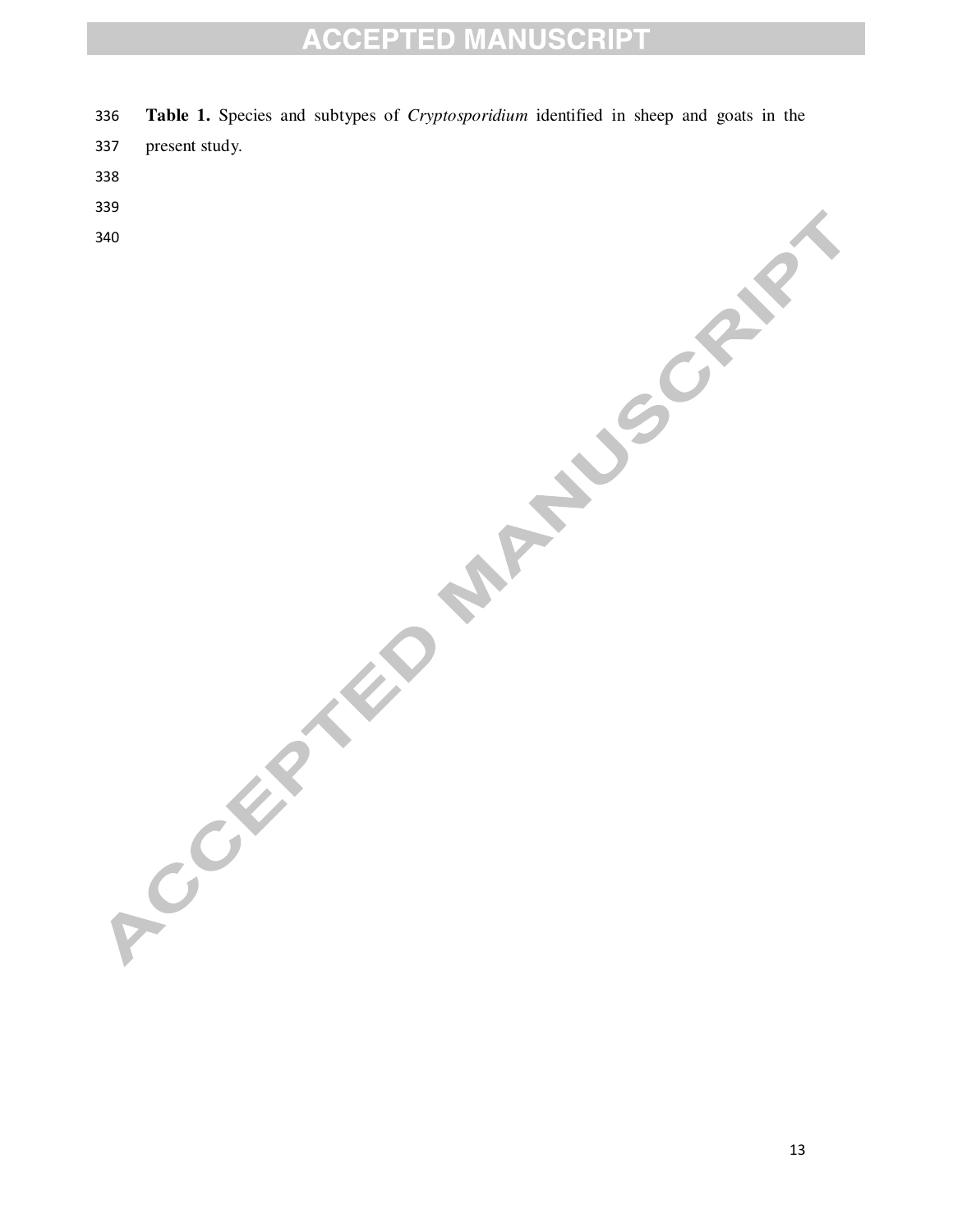341

342

#### 343 **Table 1. Species and subtypes of** *Cryptosporidium* **identified in sheep and goats in the**

### 344 **present study.**

| Sample           | <b>Host</b> | <b>Species identified</b><br>at the 18S locus | <b>Type of farm</b>         | gp60 subtype |
|------------------|-------------|-----------------------------------------------|-----------------------------|--------------|
| GE51             | Goat        | C. hominis                                    | Smallholder                 |              |
| GE53             | Goat        | C. hominis                                    | Smallholder                 |              |
| GE <sub>66</sub> | Goat        | C. hominis                                    | Smallholder                 |              |
| <b>GE78</b>      | Goat        | C. hominis                                    | Smallholder                 | IdA15G1      |
| <b>GM14</b>      | Goat        | C. hominis                                    | <b>Research Institution</b> |              |
| GW10             | Goat        | C. hominis                                    | Research Institution        |              |
| GM35             | Goat        | C. parvum                                     | <b>Research Institution</b> | IIaA19G4R1   |
| GW19             | Goat        | C. parvum                                     | <b>Research Institution</b> | IIaA15G2R1   |
| SW <sub>29</sub> | Sheep       | C. parvum                                     | <b>Research Institution</b> |              |
| SE <sub>03</sub> | Sheep       | C. parvum                                     | Government                  | IIaA15G2R1   |
| <b>SE83</b>      | Sheep       | C. parvum                                     | Smallholder                 | IIaA15G2R1   |
| SW106            | Sheep       | C. parvum                                     | <b>Research Institution</b> | IIaA19G4R1   |
| <b>SE67</b>      | Sheep       | C. scrofarum                                  | Smallholder                 |              |
| <b>SE79</b>      | Sheep       | C. andersoni                                  | Smallholder                 |              |
| GE102            | Goat        | C. xiaoi                                      | Smallholder                 |              |
| GE01             | Goat        | Rat genotype II                               | Smallholder                 |              |

345

346

347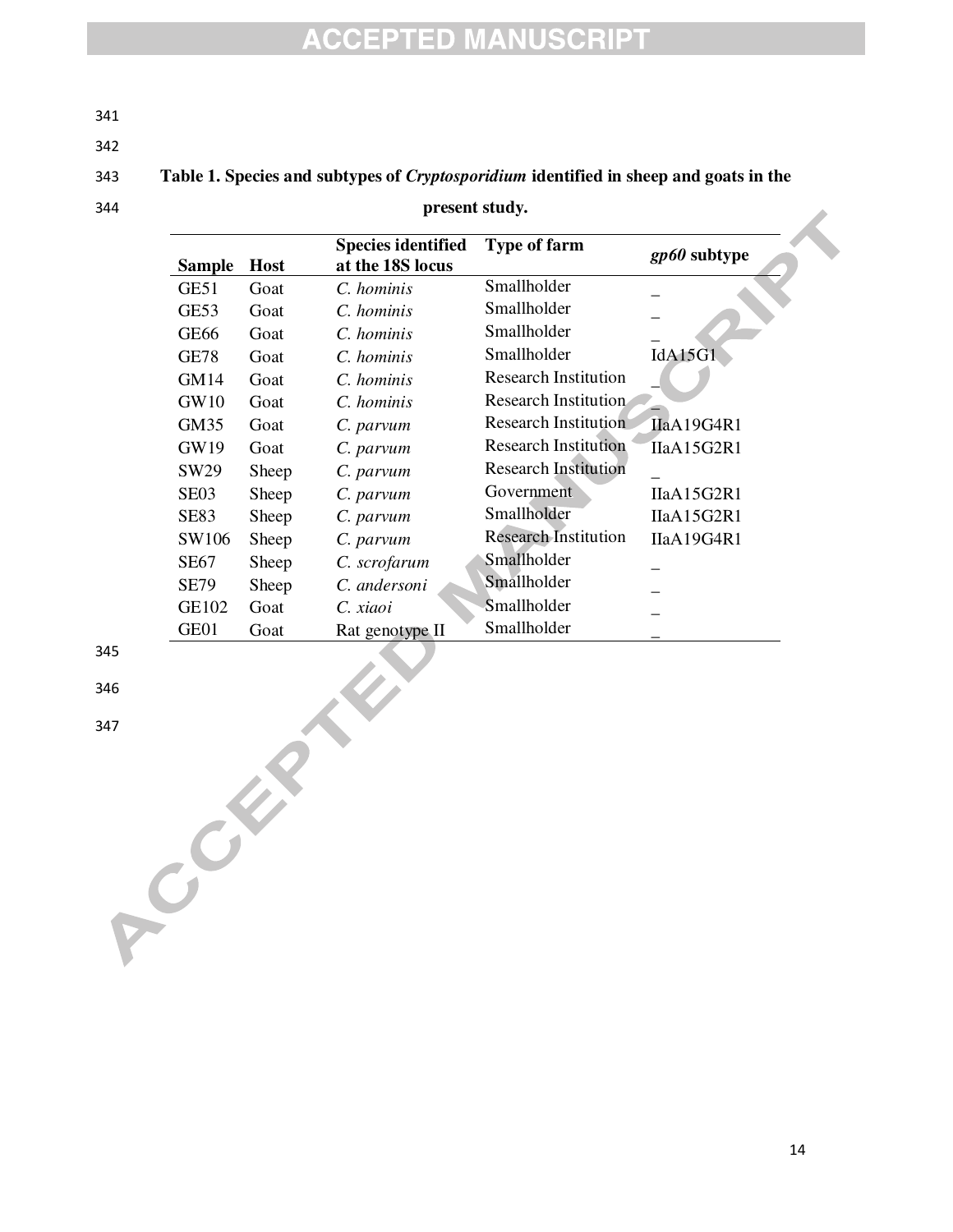| 348                                           |                                                                                                                                                                                                                                                                                                                                                                                      |
|-----------------------------------------------|--------------------------------------------------------------------------------------------------------------------------------------------------------------------------------------------------------------------------------------------------------------------------------------------------------------------------------------------------------------------------------------|
| 349                                           |                                                                                                                                                                                                                                                                                                                                                                                      |
| 350                                           | Highlights                                                                                                                                                                                                                                                                                                                                                                           |
| 351                                           |                                                                                                                                                                                                                                                                                                                                                                                      |
| 352<br>353<br>354<br>355<br>356<br>357<br>358 | Detection of <i>Cryptosporidium</i> spp. in adult sheep and goats from Papua New Guinea<br>using molecular tools.<br>In sheep, C. parvum, C. andersoni and C. scrofarum were identified.<br>In goats, C. hominis, C. parvum, C. xiaoi and rat genotype II were identified.<br>Subtypes detected were <i>C. hominis</i> IdA15G1 and <i>C. parvum</i> IIaA15G2R1<br>and<br>IIaA19G4R1. |